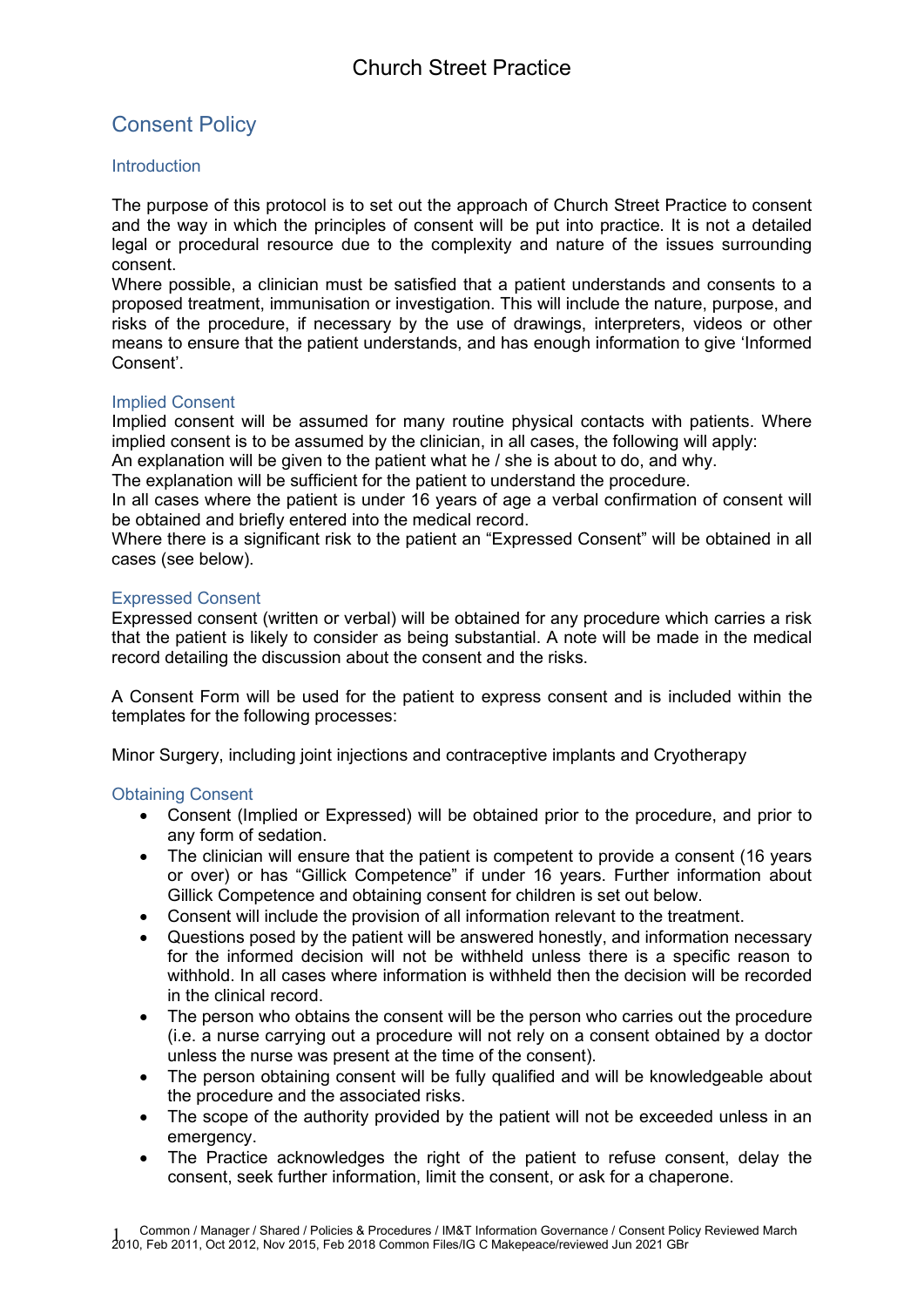# Church Street Practice

- Clinicians will use a Consent Form where procedures carry a degree of risk or where, for other reasons, they consider it appropriate to do so (e.g. malicious patients).
- No alterations will be made to a Consent Form once it has been signed by a patient.
- Clinicians will ensure that consents are freely given and not under duress (e.g. under pressure from other present family members etc.).
- If a patient is mentally competent to give consent but is physically unable to sign the Consent Form, the clinician should complete the Form as usual, and ask an independent witness to confirm that the patient has given consent orally or nonverbally.
- The practice acknowledges the patient's right to have an advocate assist them in any decision making regarding the giving of consent.

## Other aspects which may be explained by the clinician include:

- Details of the diagnosis, prognosis, and implications if the condition is left untreated
- Options for treatment, including the option not to treat.
- Details of any subsidiary treatments (e.g. pain relief)
- Patient experiences during and after the treatment, including common or potential side effects and the recovery process.
- Probability of success and the possibility of further treatments.
- The option of a second opinion

## Immunisations & Consent

#### (Refer to the Dept of Health website and on line current publication of "The Green Book")

There is no legal requirement for consent to immunisation to be in writing and a signature on a consent form is not conclusive proof that consent has been given, but serves to record the decision and the discussions that have taken place with the patient or the person giving consent on a child's behalf.

The giving and obtaining of consent is viewed as a process, not a one-off event. Consent obtained before the occasion upon which a child is brought for immunisation is only an agreement for the child to be included in the immunisation programme and does not mean that consent is in place for each future immunisation. Consent should still be sought on the occasion of each immunisation visit.

Consent must be given voluntarily and freely. The individual must be informed about the process, benefits and risks of immunisation and be able to communicate their decision. Information given should be relevant to the individual patient, properly explained and questions should be answered fully

For travel immunisations we ask for a travel form to be signed during the consultation. (Refer to our current "Immunisation Childhood and Babies Protocol" & "Travel Health Protocol")

#### What information should be provided?

Individuals, or those giving consent on their behalf, must be given enough information to enable them to make a decision before they can given consent. This should include information about the process, benefits and risks of immunisation.

Written or verbal information should be available in a form that can be easily understood by the individual who will be giving the consent. Where English is not the first language, translations and properly recognised interpreters should be used.

Health professionals should ensure that the individual (or those giving consent on their behalf) fully understands which immunisation(s) are to be administered; the disease(s)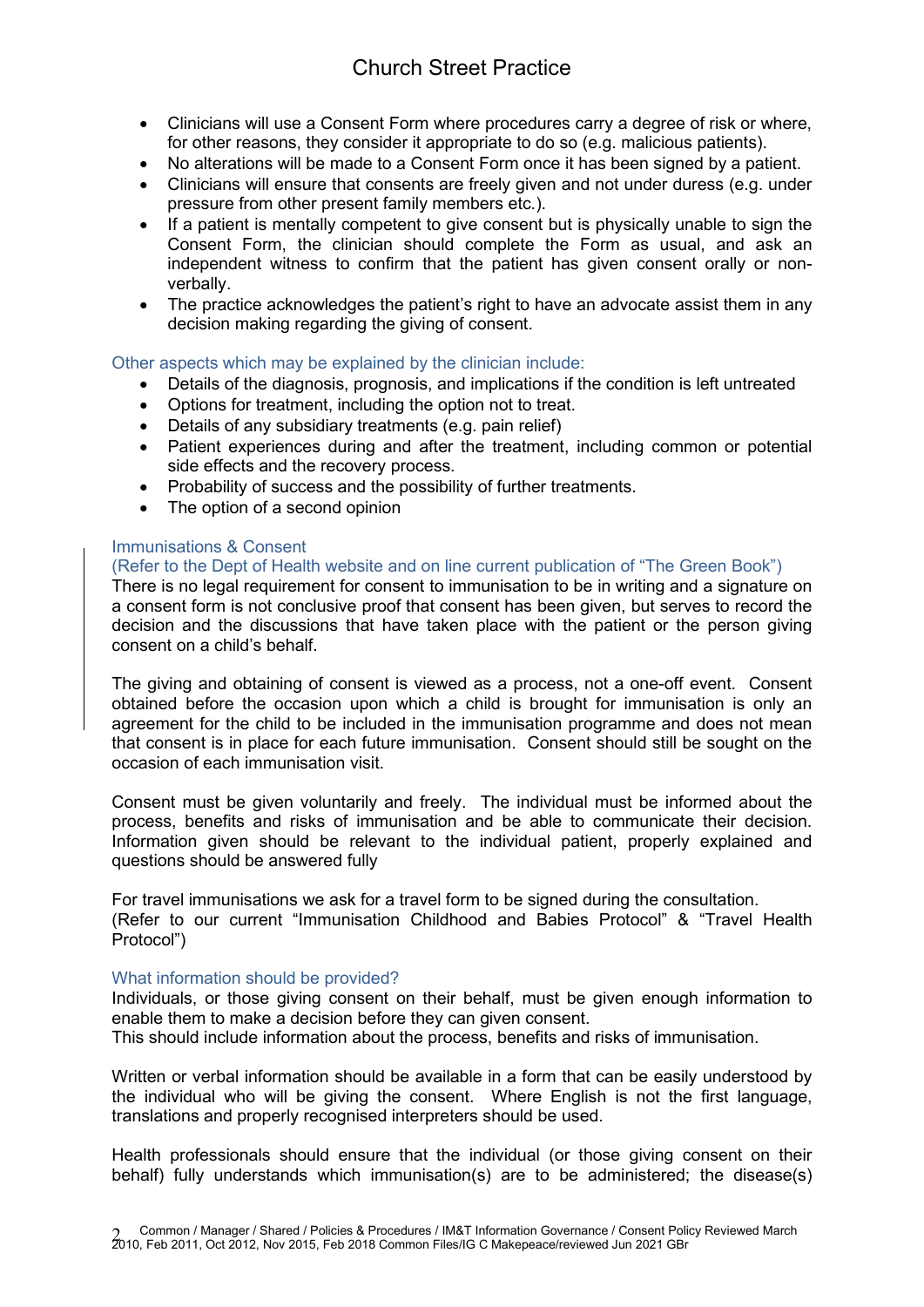against which they protect; the risks of not proceeding; the side effects that may occur and how these should be dealt with; and any follow up action required.

In line with current data protection and Caldecott guidelines, individuals should also be informed about how data on immunisation will be stored, who will be able to access that information and how that data may be used. It is important to emphasise that such information is used to monitor the safety and efficacy of current vaccination programmes.

#### How should consent be sought?

The health professional providing the immunisation should ensure that consent is in place. It is good practice to check that the person still consents to your providing each immunisation before it is given.

The NMC Code of Professional Conduct (2004) states that 'You are personally accountable for your practice.' This means that you are answerable for your actions and omissions, regardless of advice or directions from another professional.' Giving an immunisation without consent could leave the health professional vulnerable to legal action and action by their regulatory body.

Adults are those aged 18 or over. An adult must consent to their own treatment under English Law; no one is able to give consent on behalf of an adult unable to give consent for examination or treatment him or herself. The Mental Capacity Act sets out how treatment decisions should be made for people of 16 years of age or older who do not have the capacity to make such decisions.

If an adult has refused immunisation before losing the capacity to make a decision, this decision will be legally binding provided it remains valid & applicable to the circumstances. If an adult has clearly refused the treatment before losing the capacity to make such a decision, you will be able to treat an adult who is unable to consent if the treatment would be in their best interest, e.g. in a nursing home situation where the risk of influenza could compromise the individuals health. This decision would be made by the patient's doctor in discussion with those close to the patient.

#### Immunisation of younger children:

For young children not competent to give or withhold consent, such consent can be given by a person with parental responsibility, provided that person is capable of consenting to the immunisation in question and is able to communicate their decision. Where this person brings the child in response to an invitation for immunisation and, following an appropriate consultation, presents the child for that immunisation, these actions may be considered evidence of consent.

The person with parental responsibility does not necessarily need to be present at the time the immunisation is given. Although a person may not abdicate or transfer parental responsibility, they may arrange for some or all of it to be met by one or more persons acting on their behalf (Section 2(9) of the Children Act 1989).

There is no requirement for such arrangements to be made in writing. Children may be brought for immunisation by a person without parental responsibility, for example, a grandparent or childminder. Where a child is brought for immunisation by someone who does not have parental responsibility the health professional would need to be satisfied that: The person with parental responsibility has consented in advance to the immunisation (i.e. they received all the relevant information in advance and arranged for the other person to

bring the child to the appointment) or

The person with parental responsibility has arranged for this other person to provide the necessary consent (i.e. they asked the other person to take the child to the appointment, to consider any further information given by the health professional, and then agree to immunisation if appropriate).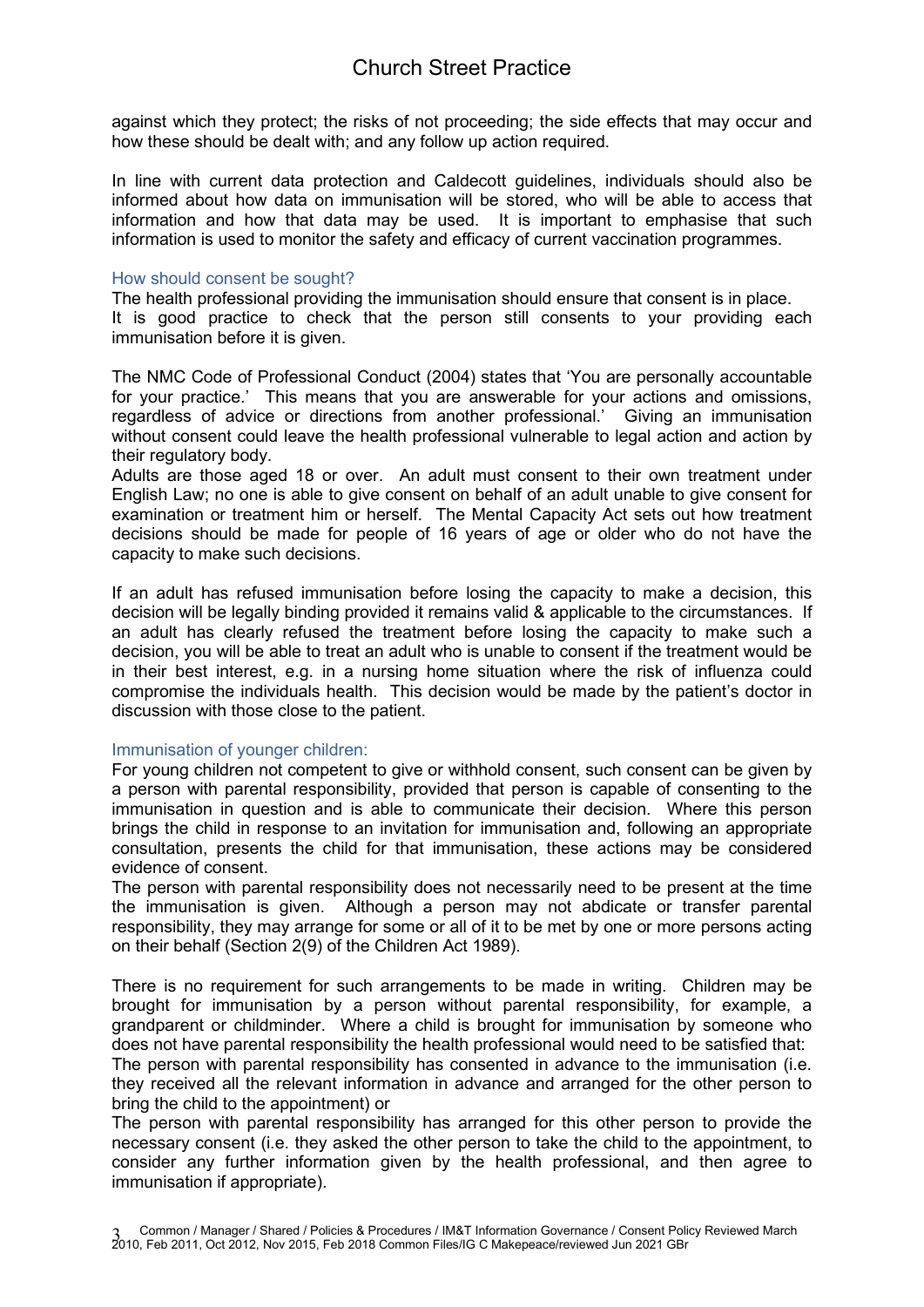# Church Street Practice

If there is any evidence that the person with parental responsibility:

- May not have agreed to the immunisation (e.g. the notes indicate that the parent(s) may have negative views on immunisation), or
- May not have agreed that the person bringing the child could give the necessary consent (e.g. suggestion of disagreements between the parents on medical matters) then the person with parental responsibility should be contacted for their consent. If there is a disagreement between the people with parental responsibility for the child, then immunisation should not be carried out until their dispute is resolved.

A person giving consent on behalf of a child may change his or her mind and withdraw consent at any time. Where consent is either refused or withdrawn, this decision should be documented.

It is the duty of each healthcare professional to communicate effectively and share such knowledge and information with other members of the primary healthcare team.

#### Recording Consent:

It is important that the healthcare record for each child – Personal Child Health Record & GP computer record is an accurate account of care planning & delivery. It is good practice for proper records of any discussions to be recorded and completed with the parent or guardian.

## **Training**

The doctors take part in the training of 5th year medical students and nurses. On some occasions a student will be sitting with them during consultations. At other times their surgeries will be dedicated training sessions, when a medical student will see the patient first, prior to the patient seeing their own doctor. Reception staff will inform patients that a medical student will be present allowing opportunity for the patient to book with another doctor and a notice will be placed on Reception. If a patient does not wish to see a medical student, or for one to be present during their consultation then they can also inform the receptionist on the day.

#### Consent For Inclusion In Health And Care-Related Research

Expressed written consent will be sought in all cases where a patient is invited to participate in health or care related research by the practice and will be identified individually. Where anonymised, aggregated information from patient records is used for research purposes, consent will not be sought – see patient information disclosure policy for full details.

#### Consent For Children

In UK law, a person's 18<sup>th</sup> birthday draws the line between childhood and adulthood (Children Act 1989 s105) which in health care matters an 18 year old enjoys as much autonomy as any adult.

To a more limited extent, 16 and 17 year-olds can also take medical decisions independently of their parents. The right of younger children to provide independent consent is proportionate to their competence. It is therefore presumed that everyone aged 16 or more is competent to give consent for themselves, unless the opposite is demonstrated. If a child under the age of 16 has "sufficient understanding and intelligence to enable him/her to understand fully what is proposed" including the risks and alternative courses of actions (known as Gillick Competence), then he/she will be competent to give consent for him/herself. Young people aged 16 and 17, and legally 'competent' younger children, may therefore sign a Consent Form [\*] for themselves, but may ask a parent to countersign as well.

The "Gillick Test" known after a 1983 judgement in the High Court laid down criteria for establishing whether a child had the capacity to provide valid consent to treatment in